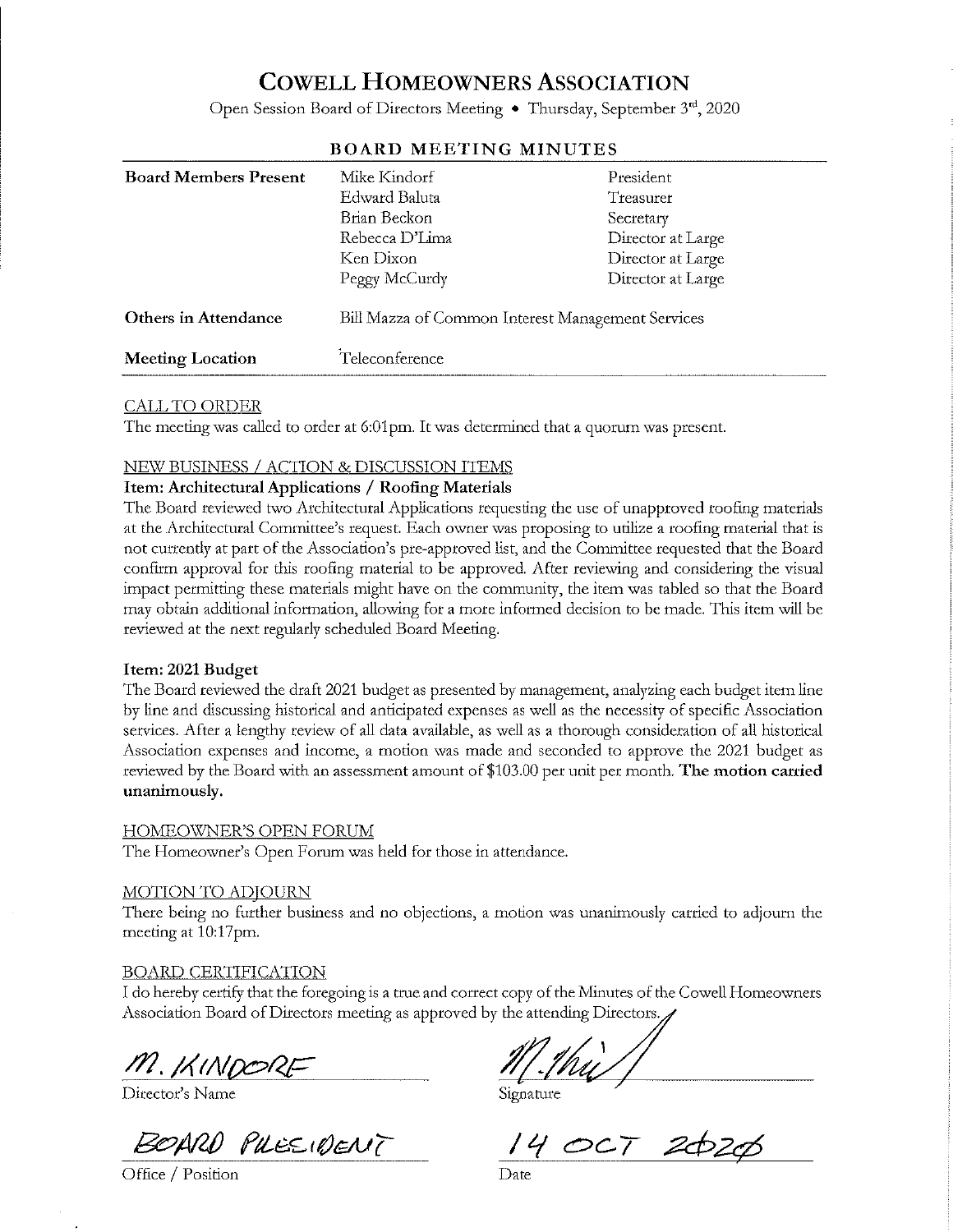# **COWELL HOMEOWNERS ASSOCIATION, INC. 2021 Annual Operating Budget Approved by the Board of Directors on September 3, 2020**

|                                             |                | 2021          | 2021           | Per Unit Per |
|---------------------------------------------|----------------|---------------|----------------|--------------|
| <b>OPERATING INCOME</b>                     | <b>GL Code</b> | <b>ANNUAL</b> | <b>MONTHLY</b> | <b>Month</b> |
| <b>ASSESSMENT REVENUE</b>                   | 41100          | 1,312,632.00  | 109,386.00     | 103.00       |
| PRESCHOOL RENT                              | 41165          | 20,000.00     | 1,666.67       | 1.57         |
| WCST MAIN POOL RENT                         | 41169          | 2,000.00      | 166.67         | 0.16         |
| <b>OTHER REVENUE</b>                        | 49000          | 3,900.00      | 325.00         | 0.31         |
| <b>TOTAL REVENUE</b>                        |                | 1,338,532.00  | 111,544.33     | 105.03       |
|                                             |                |               |                |              |
| <b>OPERATING EXPENSES</b>                   |                |               |                |              |
| <b>UTILITIES</b>                            |                |               |                |              |
| <b>GAS &amp; ELECTRIC</b>                   | 54125          | 65,000.00     | 5,416.67       | 5.10         |
| <b>TRASH-DISPOSAL &amp; GARBAGE</b>         | 54175          | 8,700.00      | 725.00         | 0.68         |
| <b>WATER</b>                                | 54200          | 135,000.00    | 11,250.00      | 10.59        |
| <b>TELEPHONE</b>                            | 54150          | 5,000.00      | 416.67         | 0.39         |
| <b>INTERNET &amp; TV</b>                    | 54252          | 3,100.00      | 258.33         | 0.24         |
| <b>TOTAL UTILITIES</b>                      |                | 216,800.00    | 18,066.67      | 17.01        |
| <b>REPAIRS &amp; MAINTENANCE</b>            |                |               |                |              |
| LANDSCAPING CONTRACT                        | 52225          | 131,000.00    | 10,916.67      | 10.28        |
| <b>IRRIGATION REPAIRS</b>                   | 52175          | 20,000.00     | 1,666.67       | 1.57         |
| PLANT INSTALLATION/REPLACEMENT              | 52200          | 5,000.00      | 416.67         | 0.39         |
| <b>WEED ABATEMENT</b>                       | 52277          | 4,000.00      | 333.33         | 0.31         |
| <b>TREE MAINTENANCE</b>                     | 52275          | 550.00        | 45.83          | 0.04         |
| DOG PARK MTNC/SUPPLIES                      | 52278          | 2,500.00      | 208.33         | 0.20         |
| PEST CONTROL                                | 53420          | 10,000.00     | 833.33         | 0.78         |
| COMMON AREA MAINTENANCE/LIGHTING            | 53269          | 10,000.00     | 833.33         | 0.78         |
| PLAYGROUND MAINTENANCE                      | 53268          | 1,500.00      | 125.00         | 0.12         |
| <b>GATE/FENCE MAINTENANCE</b>               | 52241          | 1,000.00      | 83.33          | 0.08         |
| <b>TENNIS COURT MAINTENANCE</b>             | 53267          | 7,000.00      | 583.33         | 0.55         |
| TENNIS COURT SUPPLIES                       | 52285          | 1,000.00      | 83.33          | 0.08         |
| POOL MAINTENANCE CONTRACT                   | 51150          | 27,000.00     | 2,250.00       | 2.12         |
| POOL CHEMICALS/SUPPLIES                     | 51200          | 20,000.00     | 1,666.67       | 1.57         |
| POOL REPAIRS                                | 51201          | 1,000.00      | 83.33          | 0.08         |
| <b>GYM EQUIPMENT MAINTENANCE</b>            | 51210          | 850.00        | 70.83          | 0.07         |
| <b>CARPET CLEANING</b>                      | 53110          | 1,000.00      | 83.33          | 0.08         |
| HVAC SERVICE CONTRACT                       | 53321          | 3,475.00      | 289.58         | 0.27         |
| <b>HVAC REPAIRS</b>                         | 53320          | 3,000.00      | 250.00         | 0.24         |
| FIRE SYSTEM MAINTENANCE/INSPECTIONS         | 53238          | 2,500.00      | 208.33         | 0.20         |
| ALARM SYSTEM MONITORING/MTNC                | 53100          | 6,000.00      | 500.00         | 0.47         |
| <b>JANITORIAL CONTRACT</b>                  | 53330          | 4,800.00      | 400.00         | 0.38         |
| <b>MISCELLANEOUS REPAIRS</b>                | 53277          | 3,500.00      | 291.67         | 0.27         |
| <b>JANITORIAL SUPPLIES</b>                  | 53340          | 3,000.00      | 250.00         | 0.24         |
| MAINTENANCE SUPPLIES                        | 53280          | 2,000.00      | 166.67         | 0.16         |
| <b>CLUBHOUSE GAME ROOM REPAIRS/SUPPLIES</b> | 51208          | 200.00        | 16.67          | 0.02         |
| LOCKS/KEYS                                  | 53370          | 1,500.00      | 125.00         | 0.12         |
| PLUMBING REPAIRS                            | 53440          | 1,000.00      | 83.33          | 0.08         |
| ROOF MAINTENANCE                            | 53451          | 1,000.00      | 83.33          | 0.08         |
| <b>SECURITY CONTRACT</b>                    | 53460          | 23,000.00     | 1,916.67       | 1.80         |
| <b>SIGNS</b>                                | 53480          | 500.00        | 41.67          | 0.04         |
| LICENSE & INSPECTION FEES                   | 51100          | 2,500.00      | 208.33         | 0.20         |
|                                             |                |               |                |              |
| <b>TOTAL REPAIRS &amp; MAINTENANCE</b>      |                | 301,375.00    | 25,114.58      | 23.65        |